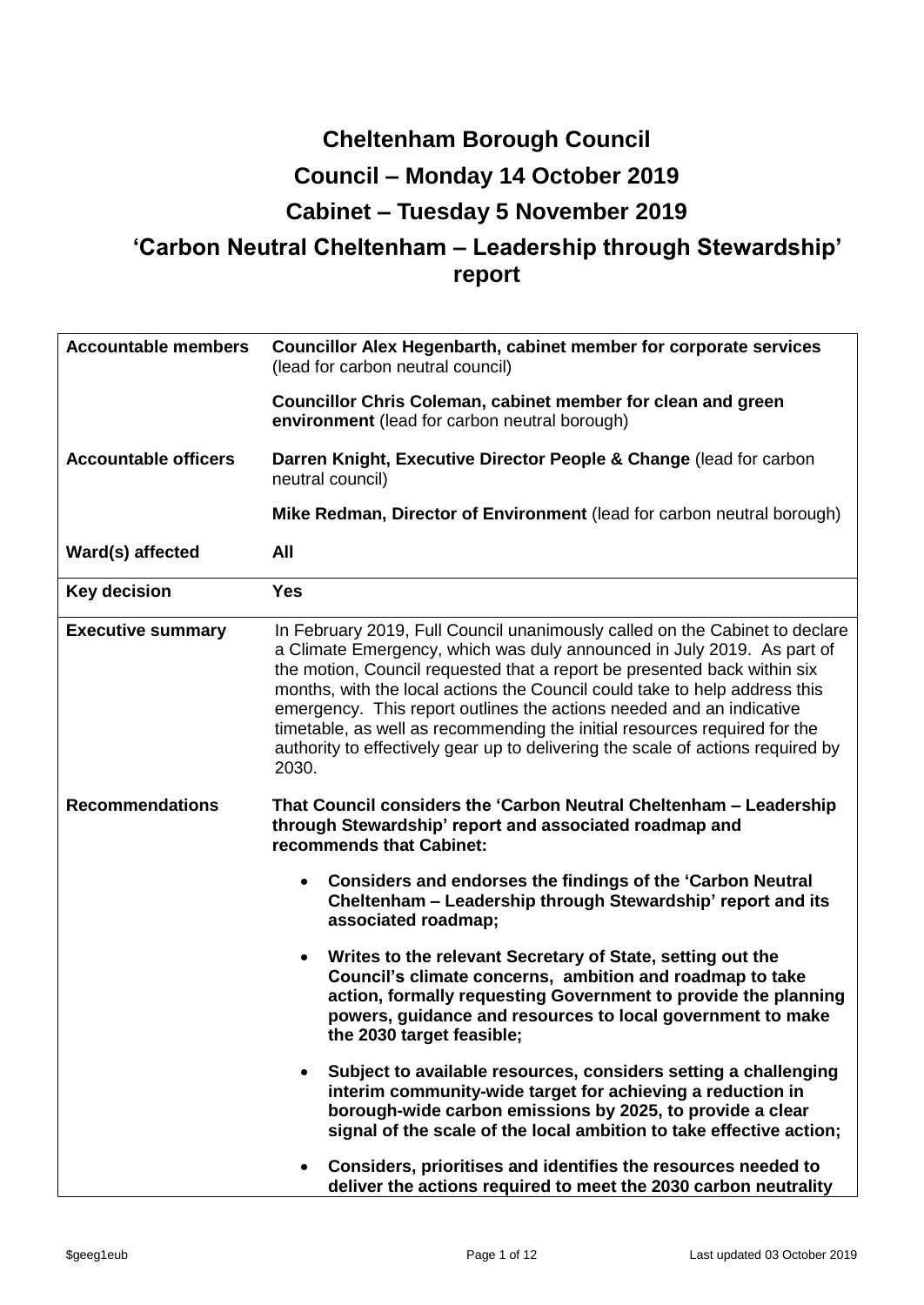**targets;**

- **Develops an annual reporting process to effectively track progress;**
- **Delegates authority to the Executive Director People & Change and the Director of Environment, to develop the roadmap into a realistic action plan for project delivery, with appropriate business case development taking account of the impact on the Council's financial position.**

| <b>Financial implications</b>                                       | See Section 7 below.                                                                                                                                                                                                                                                                                                                                                                                                                                                                                                                                                    |  |  |  |  |  |
|---------------------------------------------------------------------|-------------------------------------------------------------------------------------------------------------------------------------------------------------------------------------------------------------------------------------------------------------------------------------------------------------------------------------------------------------------------------------------------------------------------------------------------------------------------------------------------------------------------------------------------------------------------|--|--|--|--|--|
|                                                                     | <b>Contact officer: Paul Jones</b>                                                                                                                                                                                                                                                                                                                                                                                                                                                                                                                                      |  |  |  |  |  |
|                                                                     | paul.jones@cheltenham.gov.uk Tel: 01242 264365                                                                                                                                                                                                                                                                                                                                                                                                                                                                                                                          |  |  |  |  |  |
| <b>Legal implications</b>                                           | None arising directly from the report. Where specific projects or actions are<br>required going forward to support the project and implement the roadmap,<br>further legal advice and support may be required.                                                                                                                                                                                                                                                                                                                                                          |  |  |  |  |  |
|                                                                     | <b>Contact officer: Sarah Farooqi</b>                                                                                                                                                                                                                                                                                                                                                                                                                                                                                                                                   |  |  |  |  |  |
|                                                                     | sarah.faroogi@tewkesbury.gov.uk Tel: 01684 272012                                                                                                                                                                                                                                                                                                                                                                                                                                                                                                                       |  |  |  |  |  |
| <b>HR</b> implications<br>(including learning and<br>organisational | Where the additional capacity required is identified as being directly<br>employed staff, the HR team will support the recruitment campaigns to<br>bring in the appropriate skills and expertise.                                                                                                                                                                                                                                                                                                                                                                       |  |  |  |  |  |
| development)                                                        | <b>Contact officer: Julie McCarthy,</b>                                                                                                                                                                                                                                                                                                                                                                                                                                                                                                                                 |  |  |  |  |  |
|                                                                     | julie.mccarthy@publicagroup.uk Tel: 01242 264355                                                                                                                                                                                                                                                                                                                                                                                                                                                                                                                        |  |  |  |  |  |
| <b>Key risks</b>                                                    | See Appendix 1.                                                                                                                                                                                                                                                                                                                                                                                                                                                                                                                                                         |  |  |  |  |  |
| <b>Corporate and</b><br>community plan<br><b>Implications</b>       | Addressing the climate emergency is an essential and overarching policy<br>principle, which will need to be applied in relation to all Council services<br>and associated activities. Some of the current priorities identified in our<br>corporate plan will need not be reviewed to ensure they are consistent with<br>achieving climate emergency objectives. This will include optimising their<br>contribution to reducing greenhouse gas emissions and ensuring that any<br>negative impacts are identified and either mitigated, or offset in the short<br>term. |  |  |  |  |  |
|                                                                     | Sustained and active public engagement on climate change will be of<br>critical importance, including the empowerment of local communities to<br>take actions themselves both in relation to carbon emission reductions and<br>to in becoming more resilient, by helping to mitigate the impacts which<br>rising temperatures will inevitably have.                                                                                                                                                                                                                     |  |  |  |  |  |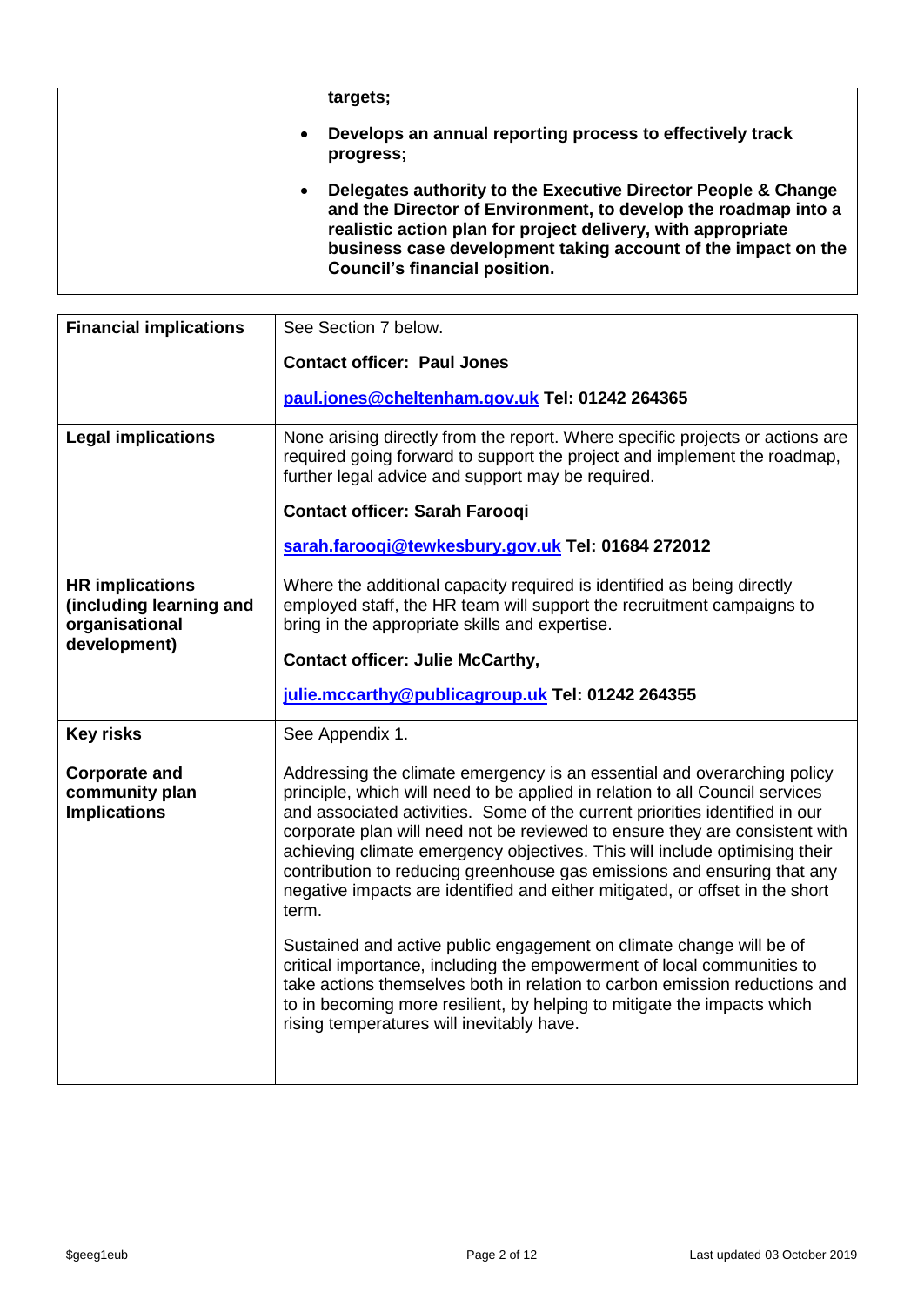| <b>Equality impact</b>                                     | Climate change will not impact all communities equally and further work<br>needs to be done to analyse how best to tackle the inequalities that are<br>likely to arise without targeted intervention. This could be as a result of<br>global temperature impacts which are already predicted to happen, or as a<br>result of specific actions taken in mitigation.<br>In relation to the workstreams identified within the consultant's report at<br>Appendix 2, projects will need to take careful account of equality impacts<br>in accordance with the council's established approach, including<br>assessments in relation to specific climate mitigation measures<br>implemented under the direction of this authority. |
|------------------------------------------------------------|------------------------------------------------------------------------------------------------------------------------------------------------------------------------------------------------------------------------------------------------------------------------------------------------------------------------------------------------------------------------------------------------------------------------------------------------------------------------------------------------------------------------------------------------------------------------------------------------------------------------------------------------------------------------------------------------------------------------------|
| <b>Environmental and</b><br>climate change<br>implications | The primary purpose of addressing the climate emergency is to ensure<br>Cheltenham contributes to the aim of limiting global warming to 1.5°C and<br>the associated negative impacts of climate breakdown, in support of the<br>IPCC's special report on global warming. It is of grave concern that we<br>are currently on a trajectory which would see global temperatures                                                                                                                                                                                                                                                                                                                                                 |
|                                                            | significantly exceed 1.5°C by the end of this century.                                                                                                                                                                                                                                                                                                                                                                                                                                                                                                                                                                                                                                                                       |
| <b>Property/Asset</b><br><b>Implications</b>               | There will be significant implications for the Council's own property stock,<br>including investment needed to mitigate our carbon emissions and to<br>increase the resilience of buildings in relation to the higher temperatures<br>and more extreme weather events that are predicted in the future.                                                                                                                                                                                                                                                                                                                                                                                                                      |
|                                                            | As the borough invests further in commercial assets of high quality and<br>becomes an institutional investor, the environmental considerations are<br>critical to long term capital value. Coupled with tenant/occupier demands<br>through their own corporate objectives and their sustainable goals, this will<br>reinforce the need for CBC to recalibrate its investment criteria, taking<br>careful account of climate change implications.                                                                                                                                                                                                                                                                             |
|                                                            | <b>Contact officer: Dominic Stead</b>                                                                                                                                                                                                                                                                                                                                                                                                                                                                                                                                                                                                                                                                                        |
|                                                            | dominic.stead@cheltenham.gov.uk Tel: 01242 264151                                                                                                                                                                                                                                                                                                                                                                                                                                                                                                                                                                                                                                                                            |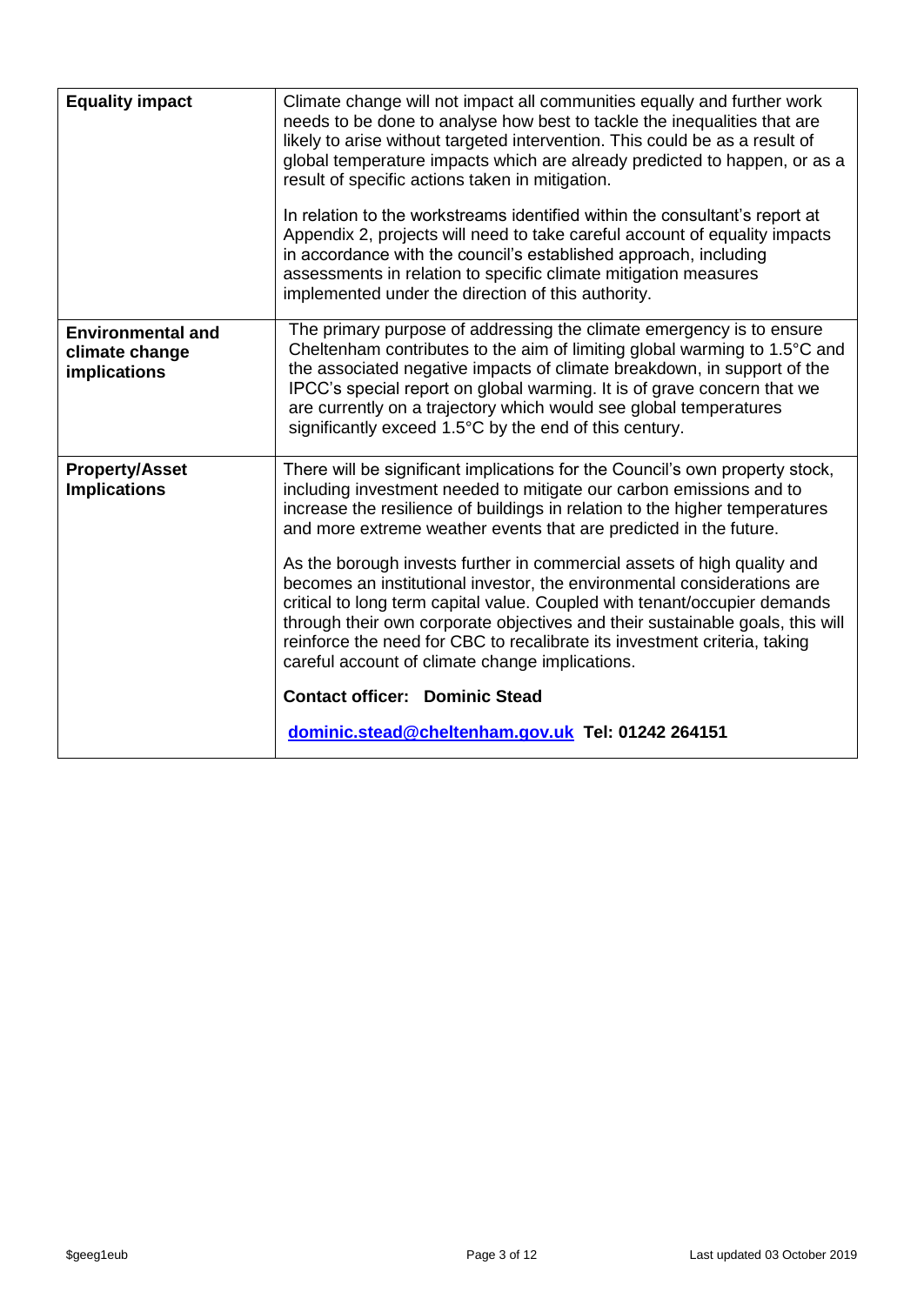#### **1. Background**

- **1.1** The latest UN climate change report, released on 25<sup>th</sup> September, 2019, has issued another stark warning regarding the impact of climate change on the world's oceans and coastal communities.
- **1.2** Here are some of its key findings:
	- Sea levels are rising at unprecedented rates, accelerating in recent decades as ice has been melting increasingly fast on Greenland and Antarctica.
	- Sea levels are set to rise at an increasing rate and will continue to do so beyond the year 2100, whatever level of emissions cuts are achieved.
	- Sea levels are set to rise by 30-60cm by 2100 with strong action to cut emissions and by around 60-110cm with continuing high levels of pollution. Several metres of sea-level rise– Since the mid-20th century, shrinking ice in the Arctic and the world's high mountains have affected food and water security and quality, health, cultures of indigenous people, tourism and recreation such as skiing.
	- Coastal communities are facing multiple threats linked to climate change, including more intense tropical cyclones, extreme sea levels and flooding, marine heatwaves, sea ice loss and melting permafrost (areas of previously permanently frozen ground).
	- The risk of erosion and flooding will increase significantly under all scenarios for future emissions, with annual coastal flood damages projected to increase 100 to 1,000 times by 2100.
	- Marine wildlife and fish stocks are set to decline, while marine heatwaves and more acidic oceans will harm corals.
	- This century the ocean is set to shift to "unprecedented" conditions, with higher temperatures and more acidic waters as carbon dioxide dissolves into the seas, while extreme El Nino and La Nina events, which affect global temperatures and weather conditions, will become more frequent.
	- Marine heatwaves have very likely doubled in frequency since 1982 and are increasing in intensity.
	- Wildfires are set to increase across the tundra and cold northern forests, as well as some mountainous regions.
	- Nearly half of the world's coastal wetlands, which protect from erosion and flooding and are important carbon stores, have been lost over the last 100 years, as a result of human activity, sea level rises, warming and extreme events.
	- Fragile habitats such as seagrass meadows and kelp forests are at high risk if global warming exceeds 2°C above pre-industrial temperatures, while warm water corals are already at high risk and face "a very high risk" even if global warming is limited to 1.5°C.
	- Some island nations are likely to become uninhabitable due to climate change.
	- The resources provided by oceans and frozen areas can be supported by protecting and restoring them and reducing pollution and other pressures.
	- Urgent and ambitious reductions in emissions are needed alongside coordinated, sustained and increasingly ambitious action, to help people adapt to the changes that already are and will take place in the future.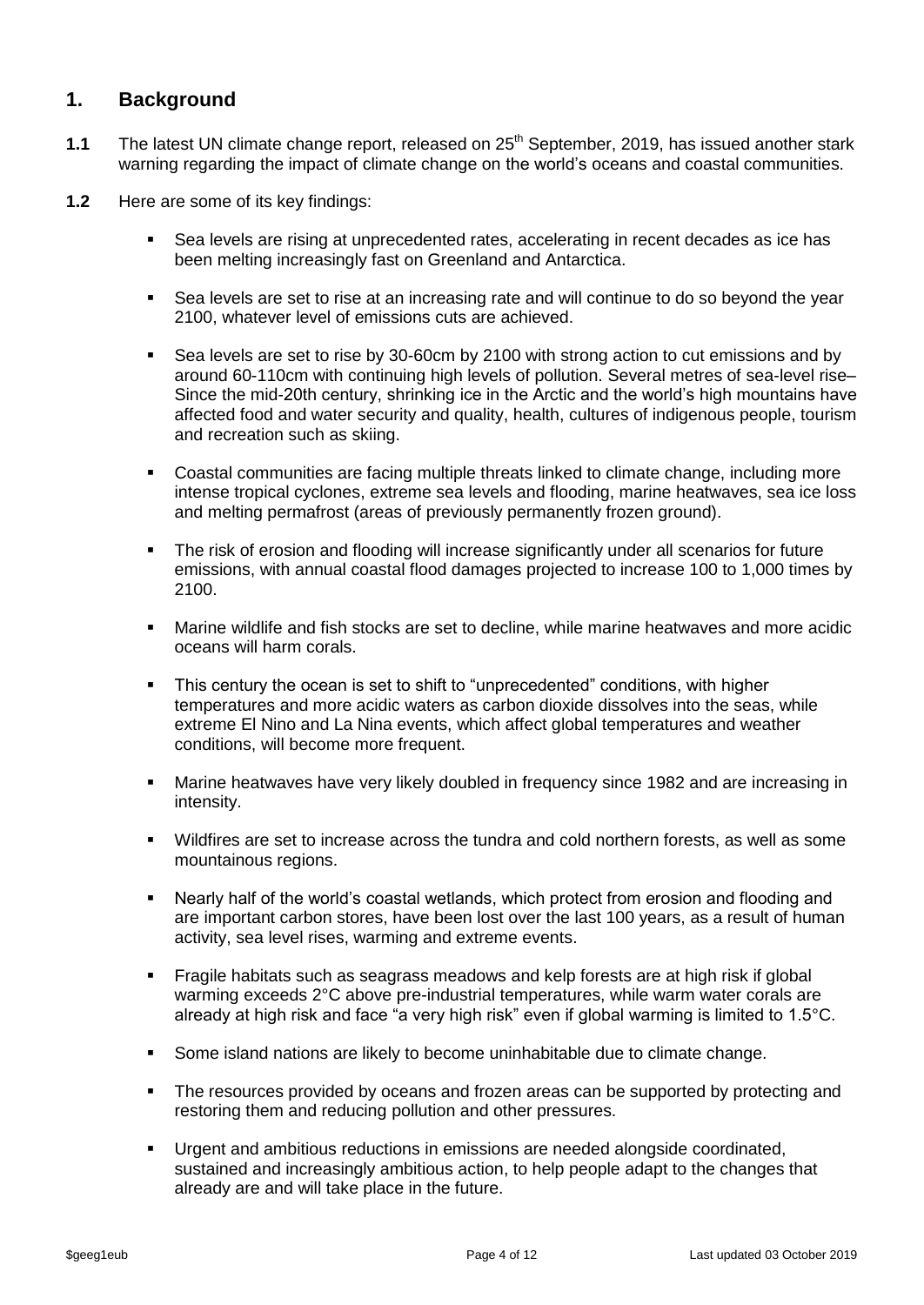- **1.3** On 18 February 2019, Council approved a motion to declare a Climate Change Emergency, calling on the Cabinet to:
	- Declare a 'Climate Emergency';
	- Pledge to make Cheltenham carbon neutral by 2030, taking into account both production and consumption emissions;
	- Call on Westminster to provide the powers and resources to make the 2030 target possible;
	- Work with other governments (both within the UK and internationally) to determine and implement best practice methods to limit Global Warming to less than 1.5°C;
	- Continue to work with partners across the town, county and region to deliver this new goal through all relevant strategies and plans;
	- Report to Full Council within six months with the actions the Council will take to address this emergency.
- **1.4** Cabinet formally declared a climate emergency on 9th July, 2019, following the request from Council.
- **1.5** Recognising the scale of the task, responsibility for the work has been split into two workstreams:
	- (i) Carbon neutral council Member lead: Cllr Alex Hegenbarth Officer lead: Darren Knight, executive director people & change
	- (ii) Carbon neutral borough Member lead: Cllr Chris Coleman Officer lead: Mike Redman, director of environment
- **1.6** The resources required to prepare a report for Council was not immediately available and so consultants De Courcy Alexander (DCA) were brought in to deliver this piece of work.
- **1.7** The project has primarily been undertaken by [Simon Graham,](https://www.linkedin.com/in/simon-graham-/) Head of Innovation at DCA. Simon knows Cheltenham extremely well, having previously worked for a number of years at local company Commercial Ltd, driving the implementation of a very successful sustainability programme and achieving a number of 'firsts' for the company, one of which was first in the sector to be Carbon Neutral and Zero Waste.
- **1.8** The consultant's report 'Carbon Neutral Cheltenham Leadership through Stewardship' is attached at Appendix 2.

#### **2. The work programme**

- **2.1** In order to develop the report, meetings and interviews were conducted with:
	- A range of officers from across the council;
	- Key members;
	- A number of external organisations including GCHQ, Superdry and the LEP;
	- Key partners including Gloucestershire County Council, Ubico, the Cheltenham Trust and the emergency services.
- **2.2** All members were able to provide their input through a members' brainstorming session facilitated by Simon Graham; he also attended the public assembly held in August as an observer to listen to the views of the wider community.
- **2.3** A desktop examination of the council's key strategies and plans was undertaken together with data analysis to establish emission baselines for the Council and the Borough.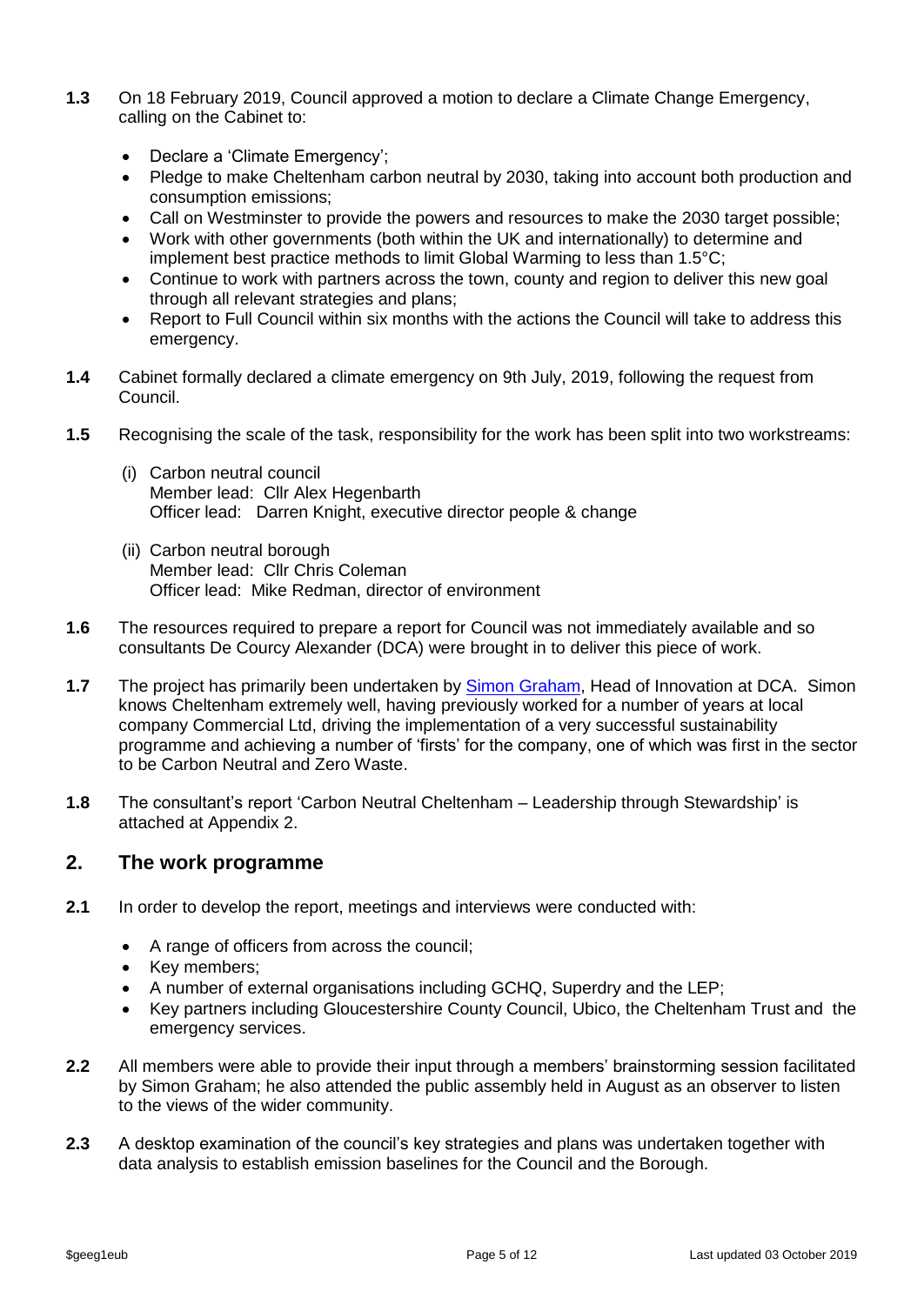### **3. Initial findings and report headlines**

- **3.1** The scale of the challenge cannot be underestimated, however Cheltenham is well placed to demonstrate leadership in responding to the climate emergency and this also aligns with the vision for the future of Cheltenham.
- **3.2** There is a genuine, widespread commitment to tackling the climate emergency and many thoughts and ideas about how this can be achieved, which need to be prioritised and directed to maximum effect. There is a wealth of activity already underway within the council and in the wider community on the climate change agenda but, currently, no mechanism exists to effectively share information, so much of the activity isn't known about and opportunities for a more joined-up approach risk being missed.
- **3.3** Baseline emissions, from which progress will be measured, are as follows (further detail available in the report):
	- (i) Cheltenham BC annual emissions: 5,060 tonnes CO2e
	- (ii) Cheltenham Borough total emissions: 459,491 tonnes CO2e
- **3.4** Significant investment will be required, both in terms of activity and financial resource, to deliver the commitment to be carbon neutral by 2030, but it is achievable.
- **3.5** In terms of activity, the report identifies four major initiatives:-
	- (i) The Cheltenham Standard Creating an identity that shows that activities etc. in Cheltenham are of necessity to a higher standard with a lower carbon impact, aligning with the Cheltenham marketing strategy. For example, to ensure that new developments are 'net positive carbon' dwellings with green space, promote zero-carbon emission transport and are architecturally in keeping with the townscape;
	- (ii) Cheltenham Green Deal Creating an investment fund that can be used within Cheltenham to achieve the carbon target through individual, community, or collaborative action. For example, to provide low income households with a low-cost loan to update their home to become lower carbon, with repayments coming from their reduced energy costs.
	- (iii) Cheltenham Ultra-Low Emission Zone Designating an area for zero emission vehicles. The timescale allows operators sufficient time to replace buses, taxis, private hire vehicles, delivery vehicles etc. with zero emission vehicles. Introducing a zone will also reduce congestion and improve air quality.
	- (iv) Cheltenham Energy Cheltenham already has about 20 Megawatts (MW) of installed renewable capacity. Cheltenham Energy would be an entity that enables the Council, businesses and residents to purchase zero-carbon energy, primarily from local sources.
- **3.6** Initiatives and activities will require robust business cases to be developed, to ensure that the likelihood of successful delivery is optimised. There is a significant opportunity for partnership working across Gloucestershire, especially with other Councils having also declared a climate emergency.
- **3.7** In terms of resource, investment will be required to build additional capacity and to bring in appropriate skills and expertise. Collaboration with partners will be a critical component of various elements of the roadmap; however, retaining local control of resources will help maintain focus on Cheltenham's own commitment and enhance the opportunities for action and success.
- **3.8** The report stresses the importance of wide-reaching engagement and communication to articulate the benefits of carbon neutrality and to ensure that citizens have the opportunity to be fully involved in the project.
- **3.9** Actions have already commenced in relation to the Climate Emergency motion; these are briefly summarised in the Table 1.0 below: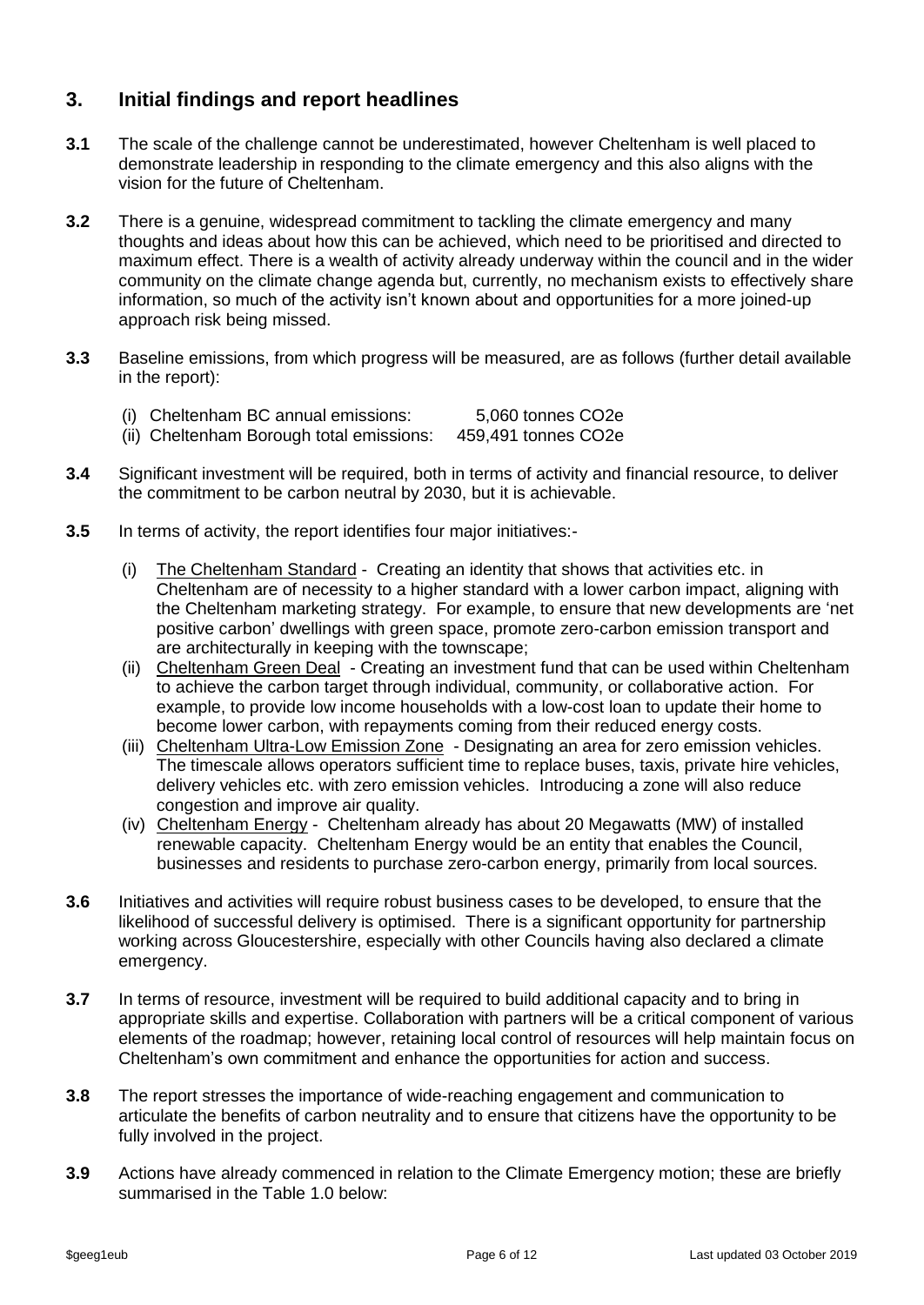#### **Table 1.0**

| <b>Climate Emergency Motion</b>                                                                                                                                           | <b>Progress</b>                                                                                                                                                                                                     |
|---------------------------------------------------------------------------------------------------------------------------------------------------------------------------|---------------------------------------------------------------------------------------------------------------------------------------------------------------------------------------------------------------------|
| "Declare a 'Climate Emergency'"                                                                                                                                           | Completed - Climate emergency declared at<br>July's Cabinet                                                                                                                                                         |
| "Pledge to make Cheltenham carbon neutral by 2030,<br>taking into account both production and consumption<br>emissions"                                                   | Completed - Climate emergency declared at<br>July's Cabinet meeting                                                                                                                                                 |
| "Report to Full Council within six months with the actions<br>the Council will take to address this emergency"                                                            | DCA commissioned to advise on what<br>resources are needed and what needs to be<br>done - see report attached at Appendix 2                                                                                         |
| "Call on Westminster to provide the powers and<br>resources to make the 2030 target possible"                                                                             | In progress – the recommendation is to send<br>a letter from the Leader of the Council to<br>Government with the Council's action plan<br>requesting "the powers and resources to<br>make the 2030 target possible" |
| "Work with other governments (both within the UK and<br>internationally) to determine and implement best practice<br>methods to limit Global Warming to less than 1.5°C;" | In progress – commitment made to work in<br>partnership with other organisations                                                                                                                                    |
| "Continue to work with partners across the town, county<br>and region to deliver this new goal through all relevant<br>strategies and plans"                              | DCA commissioned to advise on what<br>resources needed to meet the 2030 target<br>for Council and Cabinet to consider                                                                                               |

#### **3.10 Reasons for recommendations**

- **3.10.1** The adoption of an interim target is considered to be an important commitment and driver for early action. The report highlights that a percentage reduction is readily achievable, but to achieve zero carbon by 2030 will require a number of 'big ticket' items to be put in train early on, due to the lead-in time for setup and delivery of the associated reductions in emissions.
- **3.10.2** The roadmap sets out how the council's objectives of a carbon neutral council and borough by 2030 can be achieved, but the report also makes clear this cannot be delivered within the council's existing staffing capacity; investment in additional resources to bring in appropriate skills and expertise will be crucial and the recommended minimum initial level of investment is £150k.
- **3.10.3** It is important that this investment is not viewed in isolation, as many of the mitigating actions in relation to the climate emergency will deliver positive benefits in other areas, such as alleviating poverty, adding social value, benefiting the economy and promoting community cohesion and resilience. A number of the activities are also capable of generating an income, which could then be reinvested, creating a virtuous cycle. However, members need to appreciate there will be a need for capital as well as revenue investment and whilst some of this may have 'invest to save' potential, this will not always be the case.
- **3.10.4** The roadmap lays the foundations for activity, but will clearly need to be developed into a more detailed and deliverable action plan, including business cases which will have to be drawn up and specifically agreed for the more ambitious initiatives.

#### **4. Alternative options considered**

**4.1 Do nothing** - in declaring a climate emergency, the Council has already acknowledged both the science and the urgency of tackling the emissions which are accelerating climate change and therefore, the option of doing nothing has been debated and rejected. The report, compiled by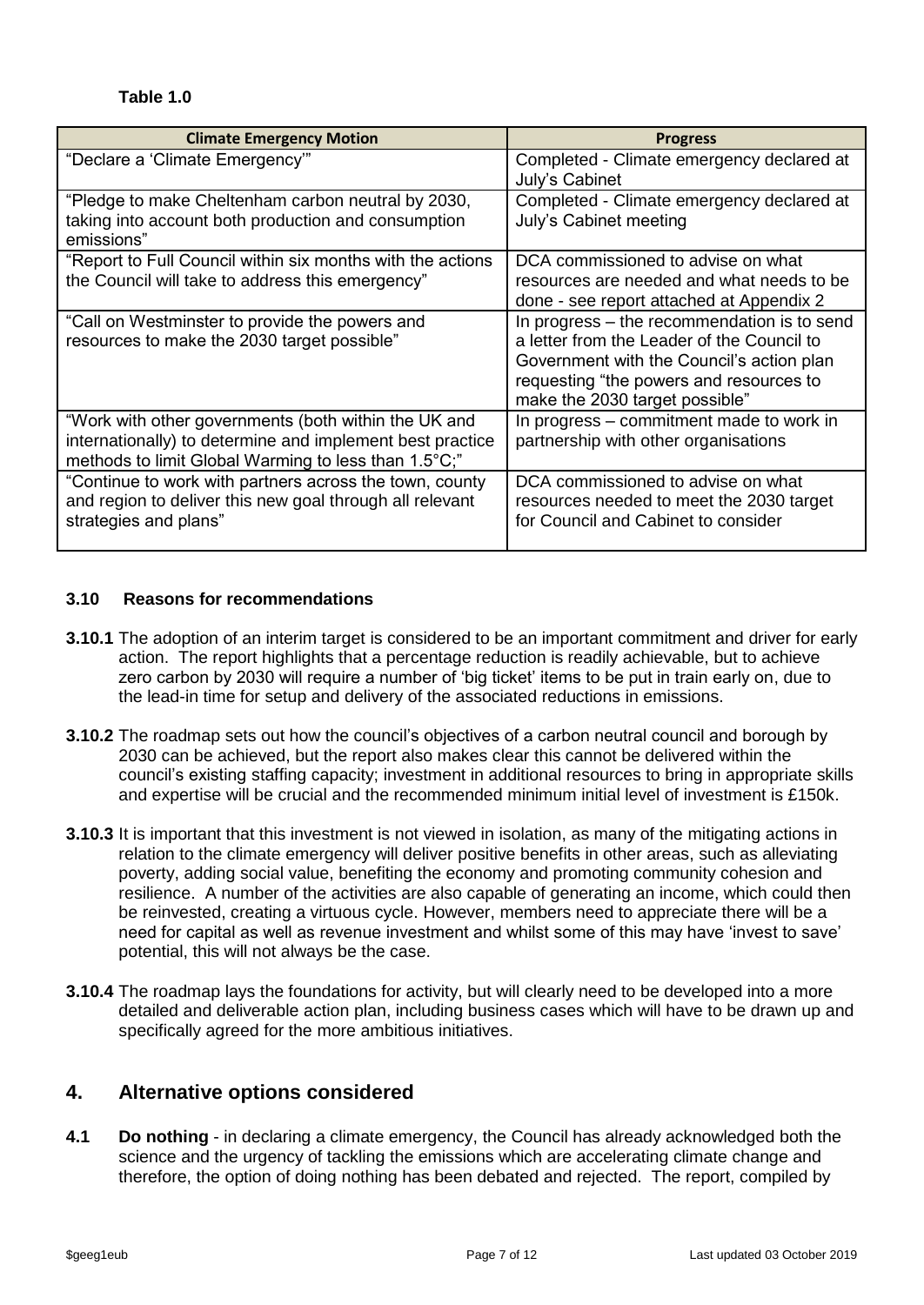independent experts, sets out the roadmap and early actions that would enable the Council to achieve the objectives of a carbon neutral Council and carbon neutral Borough by 2030. A lesser plan would by definition not achieve those objectives.

**4.2 Seek to achieve carbon neutrality for the Council and Borough by 2025** – whilst the Council is committed to act speedily, the 2030 target is already ambitious and compares very favourably with the government's proposals for zero carbon 2050. The authority, whilst willing to lead by example, does not have direct control of how third party individuals and organisations respond to the emergency. As such, we would advise that our ambitions do need to be tempered with a degree of realism, to avoid undermining the credibility of the proposed programme.

#### **5. How this initiative contributes to the corporate plan**

- **5.1** Addressing the climate emergency will be an overarching principle which will need to be applied in relation to all Council activity. Some of the current priorities identified in our corporate plan will need to be reviewed to ensure they are consistent with achieving climate emergency objectives.
- **5.2** This will include optimising their contribution to reducing greenhouse gas emissions and ensuring that any negative impacts are identified and either mitigated, or offset in the short term.
- **5.3** Climate change will not impact all communities equally and further work needs to be done to analyse how best to tackle the inequalities that are likely to arise without targeted intervention. This could be as a result of global temperature impacts which are already likely to happen, or as a result of action taken in mitigation.

#### **6. Consultation and feedback**

- **6.1** Overview & Scrutiny Committee was asked to consider a number of concepts and questions and commented as follows:-
	- CBH is a key player and it is important that the council provides as much guidance and support as may be needed;
	- The question of retrofit or new build was an important one, but there was also a question about whether the council should be building lower-carbon homes at a moderately higher cost, or a lesser number of carbon zero homes at a much higher cost;
	- Some political groups in the area might be more progressive then others and therefore, there was a concern about establishing a joint assembly, where it might not be possible to secure agreement on targets;
	- One project option would be for the council to bulk purchase from a green energy supplier on behalf of a large number of commercial and domestic customers, thereby securing a more competitive price for local people;
	- Planning could generate very positive outcomes and though this might present an initial challenge for developers, a higher up front price may be of benefit to buyers over the long term as they benefit from the reduced bills and carbon emissions associated with higher energy efficiency standards;
	- Subsidising bus fares would likely encourage more people to use it as a form of public transport in preference to car use.
- **6.2** The Chair felt that the fundamental problem was that those things that were killing the planet were also those things that made life more comfortable and certain people the most money. She felt that the carrot was always more successful than the stick, but acknowledged that this was something that would need to be tackled in partnership with other organisations.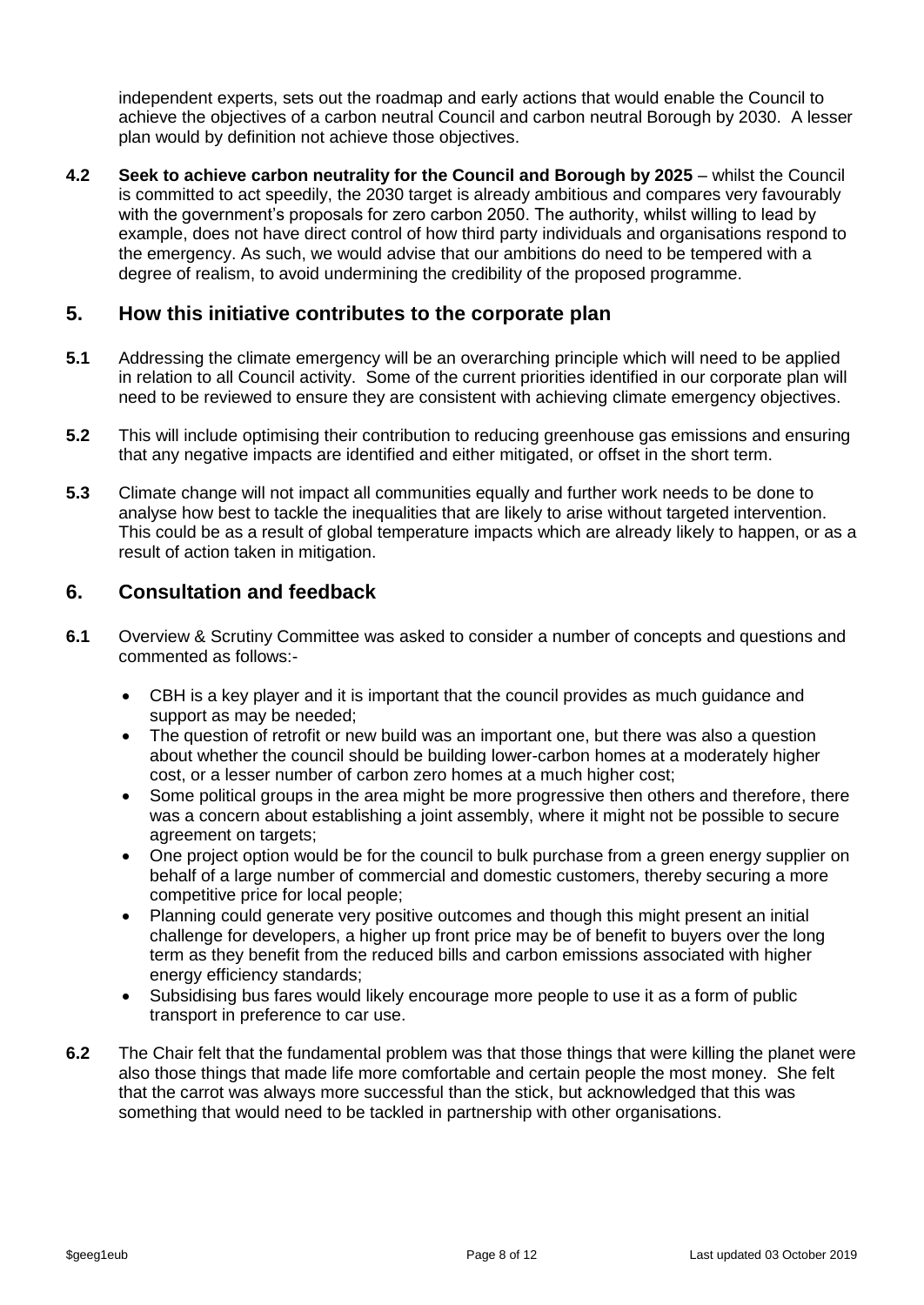### **7. Financial implications**

- **7.1** The DCA report recommends initial 'seed funding' of £150,000 per year, to fund additional staffing resources in order to create the capacity and capability to develop the business cases for the initiatives outlined in the roadmap and to identify and secure external funding to enable climate emergency projects to progress.
- **7.2** The Council does not currently have the capacity and range of capabilities to fully take forward such an ambitious agenda and so additional funding will need to be identified, as part of the Council's budget setting process for 2020-21.
- **7.3** In terms of capital investment, the authority will need to have careful regard to the business case for individual projects, to ensure that these can be supported within the context of the Council's Medium Term Financial Strategy. As the issue of climate change is a priority by definition of the Council's declaration of an emergency, it would be sensible for the Council to review all of its existing and planned expenditure commitments with a view to their potential climate impact.

#### **8. Community engagement**

- **8.1** The Council acknowledges that in pursuit of the 2030 target, we will require a comprehensive approach to engagement involving residents, communities, businesses and partner organisations.
- **8.2** The Council also recognises that much work has been done on this previously, for example through the excellent work of Vision 21 and the Severn Wye Energy Agency, but we will need more support to re-energise this approach, which will involve a financial ask of government.

#### **9. Progress in reducing emissions**

- **9.1** Since declaring a climate emergency, the Council has reviewed its electricity purchase arrangements and since 1st July, its renewable supply now comes from 100% renewable sources (solar, wind and hydro/wave) and doesn't involve biomass. This relates to all operational buildings where the authority pays for the power supply.
- **9.2** In 2012, through the Council's ALMO Cheltenham Borough Homes, the Council approved the development and funding of a Sustainability and Energy Reduction Strategy for the housing stock, this included a pilot project to install solar photovoltaic systems (PV); systems were installed on 49 homes between November 2012 and early 2013.
- **9.3** Following the successful delivery of this project and a review of the housing portfolio to determine which other properties would be suitable for the installation of PV, a capital budget of £3m was obtained to deliver a programme of installations providing energy savings to customers, with the expectation that the capital outlay would largely be recovered (allowing for maintenance costs) through the Feed-in-Tariff (FiT) the installations would attract over 20 years. Due to the implications of right to buy, flats, with the exception of those in sheltered schemes, were excluded from the project. The majority of systems were fitted in 2014, with a total equivalent of over 800 systems being fitted; with larger systems being attributable to communal systems at sheltered schemes where it was not possible to connect to individual flats.
- **9.4** These PV systems are providing enough electricity to power about 350 homes (almost 1.5 million kWh or units of electricity) each year. Savings for customers over the whole operating period to date is estimated to be £493,000 (based on an assumed 50% usage and 14p/kWh)
- **9.5** FiT grant received to date is already approximately £1.2million, so the original investment is well on-track to be repaid over the lifetime of the grant and the  $CO<sub>2</sub>$  saving is estimated at about 750 tonnes per annum.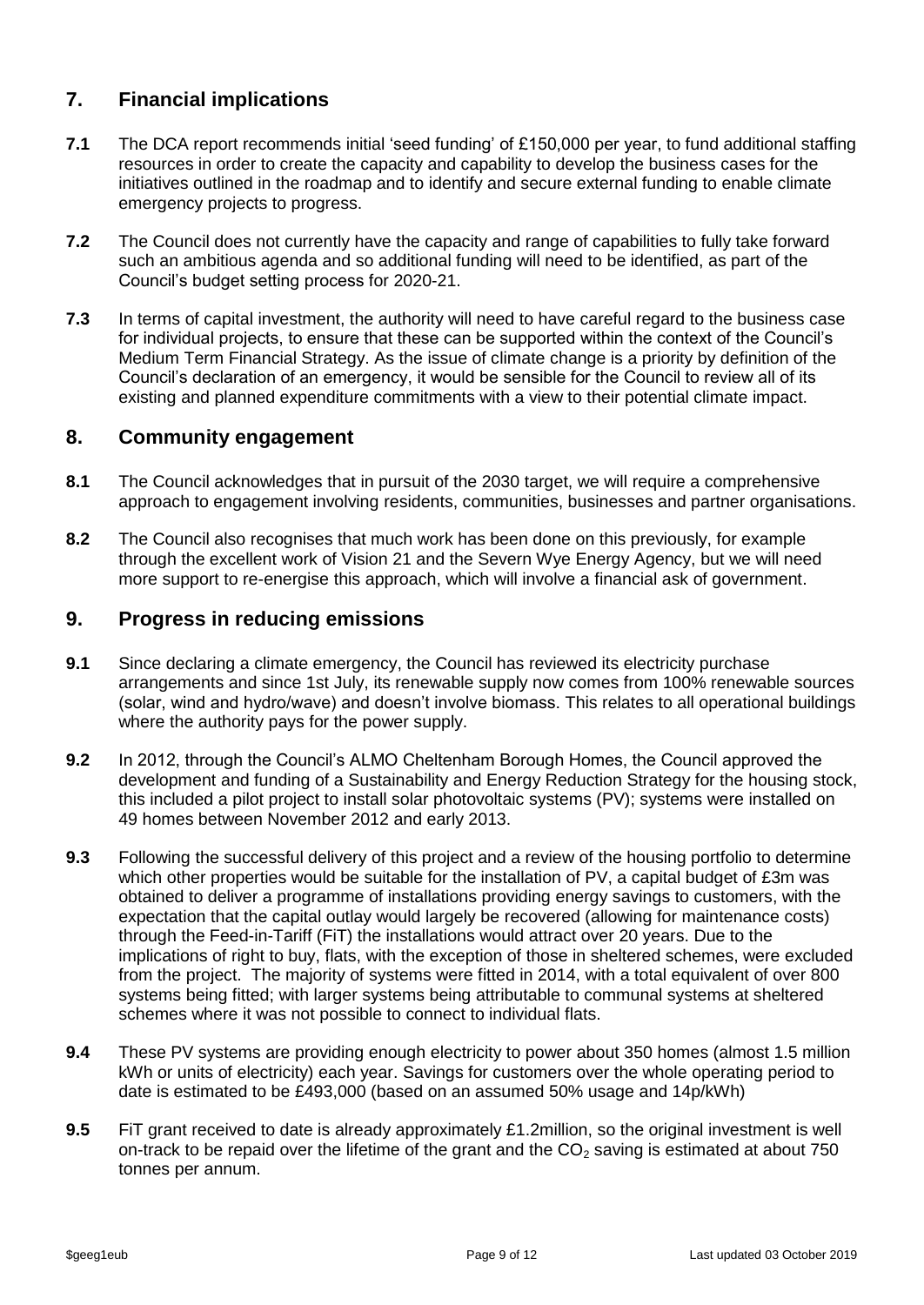**9.6** The SAP rating of properties fitted with PV was raised by approximately 8 points, giving an overall 2.2 point rise in the average SAP across the Council's housing stock.

#### **10. Performance management –monitoring and review**

- **10.1** The report sets out the requirement for an annual calculation of carbon emissions, which will be used to measure and critique the direction of travel. The recommendation to develop the roadmap into an action plan will also involve setting milestones against which to report annual progress.
- **10.2** Progress against the 2030 'net zero' target will also need to be integrated with the Council's performance management and monitoring framework.

| <b>Report authors</b>         | <b>Contact officers</b><br>Mike Redman, Director of Environment,<br>mike.redman@cheltenham.gov.uk Tel: 01242 264160<br>Darren Knight, Executive Director of People and Change<br>darren.knight@cheltenham.gov.uk Tel: 01242 264137 |  |  |  |  |  |  |
|-------------------------------|------------------------------------------------------------------------------------------------------------------------------------------------------------------------------------------------------------------------------------|--|--|--|--|--|--|
| <b>Appendices</b>             | 1. Risk Assessment<br>2. 'Carbon Neutral Cheltenham – Leadership through Stewardship'                                                                                                                                              |  |  |  |  |  |  |
|                               | consultant's report                                                                                                                                                                                                                |  |  |  |  |  |  |
| <b>Background information</b> | 1.                                                                                                                                                                                                                                 |  |  |  |  |  |  |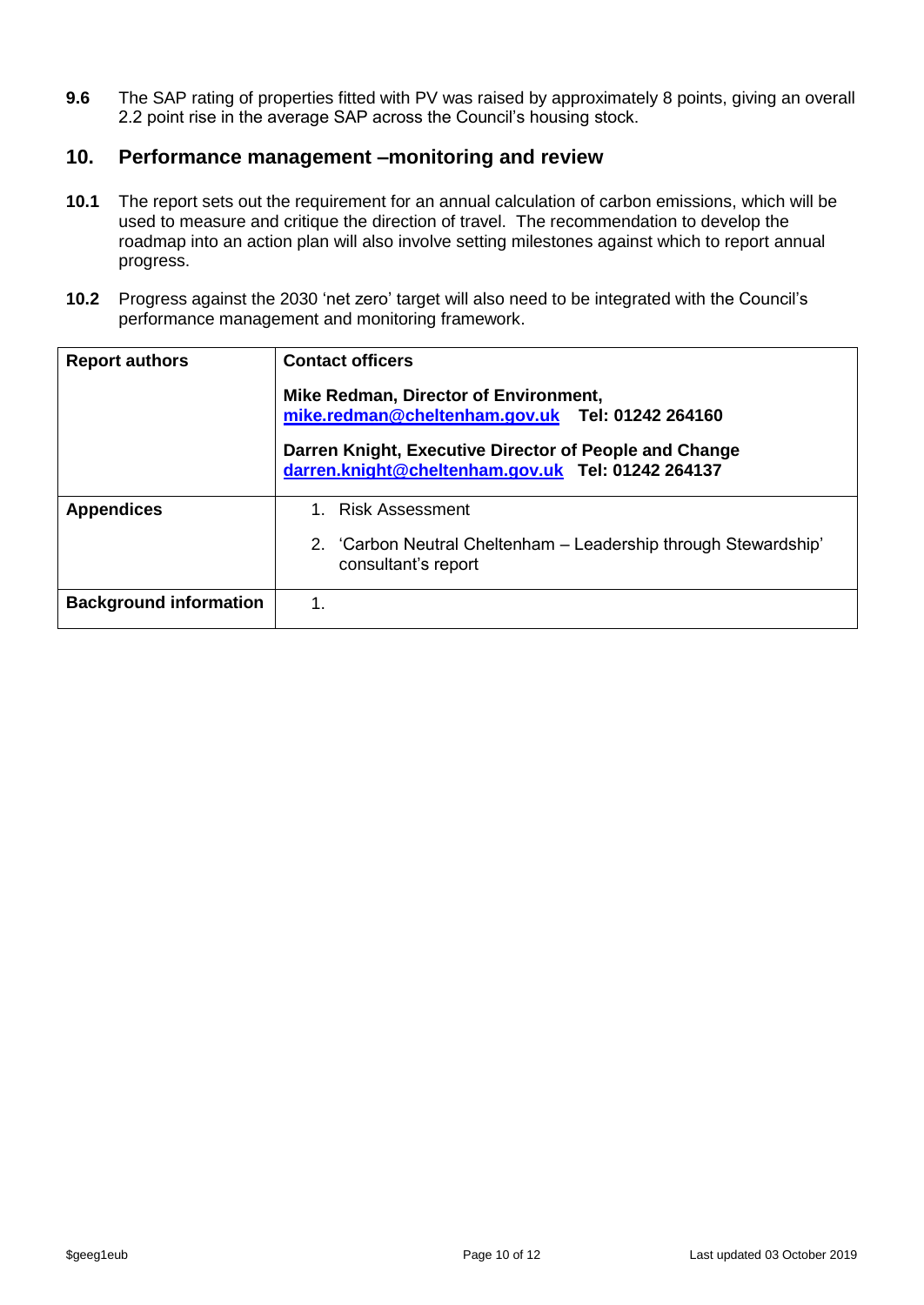| <b>Risk</b><br>ref. | <b>Risk description</b>                                                                                                                                                                                                           | <b>Risk</b><br>Owner | <b>Date</b><br>raised | Impact<br>$1 - 5$ | Likeli-<br>hood<br>$1-6$ | <b>Score</b> | <b>Control</b> | <b>Action</b>                    | <b>Deadline</b> | Responsible<br>officer             | <b>Transferred to</b><br>risk register |
|---------------------|-----------------------------------------------------------------------------------------------------------------------------------------------------------------------------------------------------------------------------------|----------------------|-----------------------|-------------------|--------------------------|--------------|----------------|----------------------------------|-----------------|------------------------------------|----------------------------------------|
|                     | If the roadmap is not agreed<br>then the pledge for the<br>council and borough to<br>become carbon neutral by<br>2030 will not be achievable.<br>resulting in increasing local<br>criticism and associated<br>reputational damage | <b>ELT</b>           | Sep<br>2019           | 5                 | 6                        | 30           | Reduce         | Accept report<br>recommendations |                 | Darren<br>Knight<br>Mike<br>Redman |                                        |
|                     | If elements of the roadmap<br>are not agreed then the<br>ability to deliver a carbon<br>neutral council and borough<br>by 2030 will be severely<br>impacted                                                                       | <b>ELT</b>           | Sep<br>2019           | $\overline{4}$    | 5                        | 20           | Reduce         | Accept report<br>recommendations |                 | Darren<br>Knight<br>Mike<br>Redman |                                        |
|                     | If the Council does not act to<br>reduce its own emissions<br>and facilitate a reduction in<br>the wider borough, it will<br>weaken its local leadership<br>position                                                              | <b>ELT</b>           | Sep<br>2019           | 5                 | 4                        | 20           | Reduce         | Accept report<br>recommendations |                 | Darren<br>Knight<br>Mike<br>Redman |                                        |
|                     | If effective action is not<br>taken to mitigate<br>greenhouse gas emissions<br>and adapt to the<br>consequences of climate<br>change, vulnerable groups<br>are likely to be more<br>severely impacted than<br>others              | <b>ELT</b>           | Sep<br>2019           | $\overline{4}$    | 6                        | 24           | Reduce         | Accept report<br>recommendations |                 | Darren<br>Knight<br>Mike<br>Redman |                                        |
|                     | If the Council does not<br>identify sufficient funding<br>and staffing resources to                                                                                                                                               | <b>ELT</b>           | Sep<br>2019           | 5                 | 6                        | 30           | Reduce         | Accept report<br>recommendations |                 | Darren<br>Knight                   |                                        |

**Managing risk**

**(impact x likelihood)**

## **Risk Assessment** Appendix 1

**The risk Original risk score**